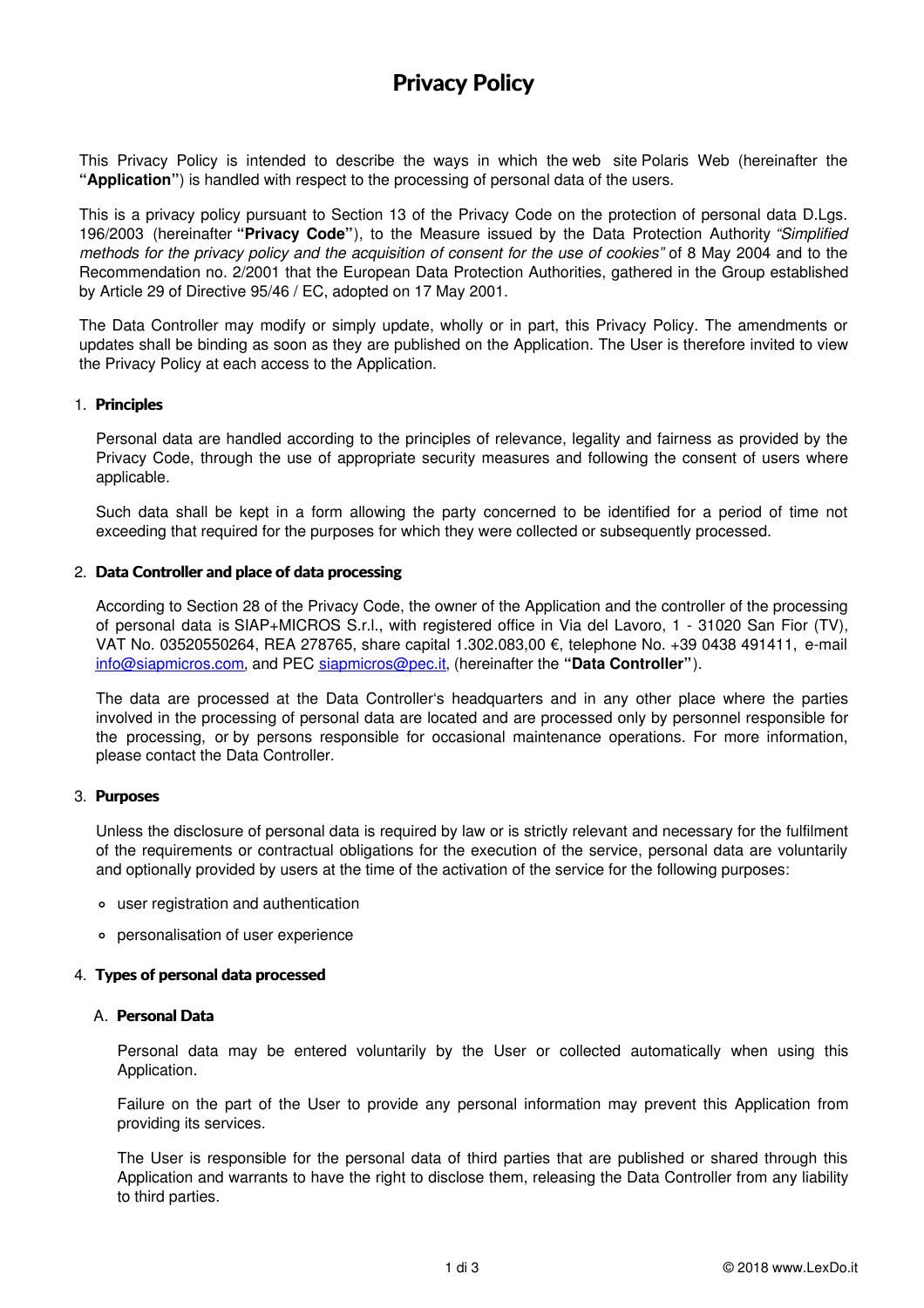## B. **Browsing Data**

Computer systems and software procedures for the operation of this Application acquire, during their normal operation, certain personal data whose transmission is implied in the use of internet communication protocols.

These are information that are not collected to be associated with identified individuals, however due to their very nature could, through elaborations and associations with data held by third parties, allow to identify users. This category includes IP addresses, domain names used by the users that connect to the site, the Uniform Resource Identifier (URI), the time of the request, the method used to submit the request to the server, the size of the file obtained, etc.

These data are used in order to obtain anonymous and aggregated statistical information about the use of the Application and to check its correct functioning, and are permanently located on third-party servers. These data could be used to ascertain the criminal liability in case of hypothetical computer crimes against the Application.

## C. **Cookies**

The Application uses cookies that the Data Protection Authority defines as small text strings that sites visited by the user send to their terminal (usually the browser) where they are stored to be retransmitted to the same sites at the next visit of the same user.

While browsing the Application, the user can also receive cookies on his terminal from sites or other web servers (called "third parties") on which some items (images, maps, links, etc.), present on the the site the user is visiting, may be located.

Cookies are used to access online services more quickly and to improve user browsing experience (session monitoring, user information storage, faster uploading of content, etc.).

At his first access, the user has the option to confirm the use of the available cookies are available, or alternatively, to view the **[Cookie](cookie-policy_EN.pdf) Policy**, which contains all manner of demonstration and denial of consent.

# 5. **Link to third-party sites**

The Data Controller may submit or offer on its Application any third party products or services. As far as privacy is concerned, the relative sites adopt different and independent policies from ours. Therefore, the Data Controller declines any responsibility with regard to the content or activities of those linked sites.

### 6. **Personal data processing methods**

Data processing may consist, in addition to the collection of data, in their registration, retention, modification, communication, deletion, circulation, etc. and will be carried out both with the use of paper support and with the aid of electronic and computer tools, or innovative tools, in any manner and with appropriate means to guarantee the security and confidentiality of the data in accordance with the provisions of Section 31 et seq. of the Privacy Code, relating to the *"minimum security measures for the processing of personal data"* vdesigned to ensure a minimum level of protection of personal data.

In particular, all technical, informatical, organisational, logistical and procedural security measures, as provided by the Privacy Code, by "Annex B" of the same decree (so called Technical Specification) and by the various provisions issued after integration, will be adopted, so that at least the minimum level of data protection provided by law is guaranteed.

In addition, the methods applied ensure that access to data is allowed only to persons appointed by us as responsible for processing.

### 7. **Rights of the users**

Users have the right to contact us for any information about their personal data, to obtain confirmation of whether or not the same data exist and to know their content and origin, to verify their accuracy or to request their integration or updating , or rectification, cancellation, transformation into an anonymous form or block in violation of law, and to oppose, in any case, for legitimate reasons, to their treatment.